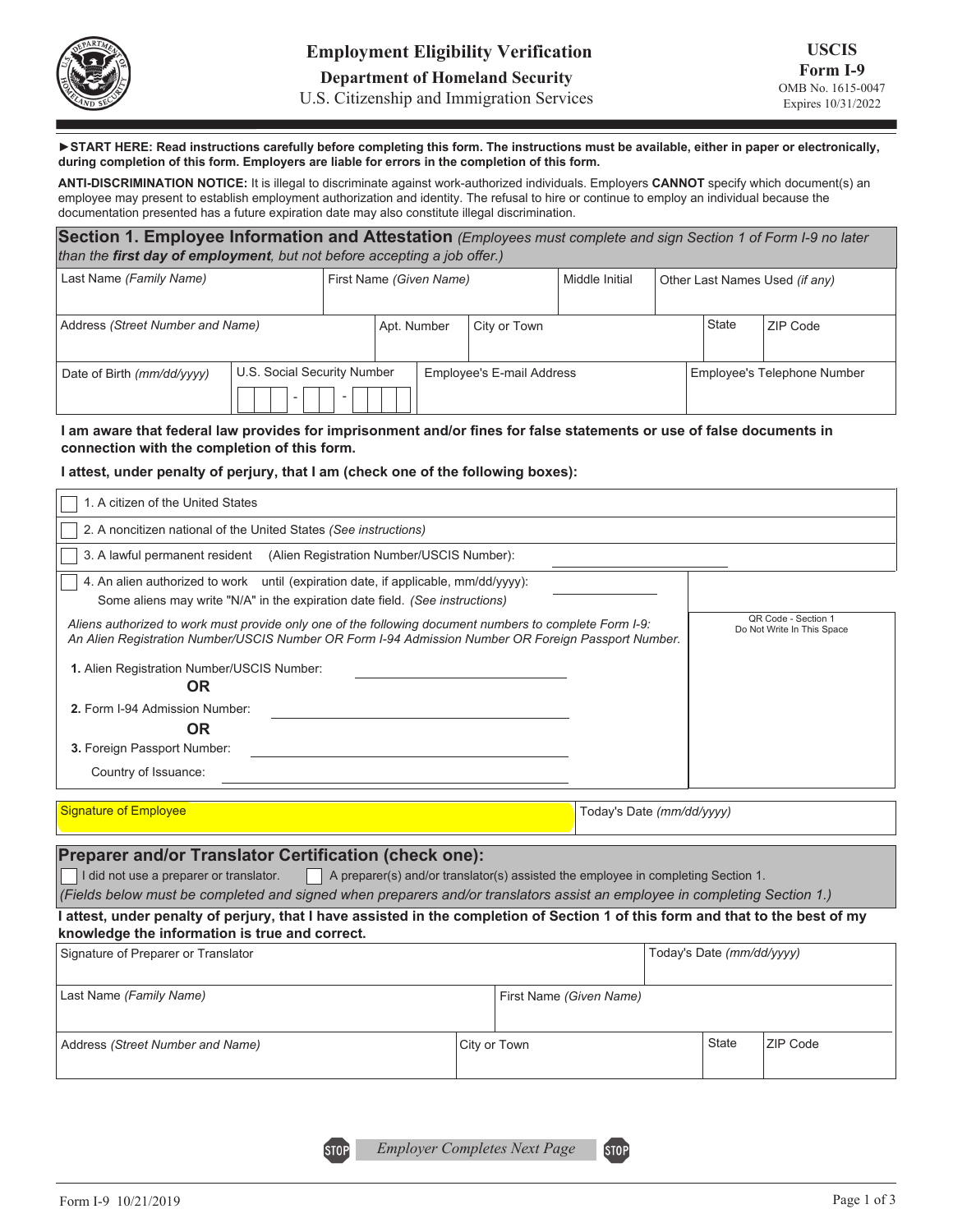

## **Employment Eligibility Verification**

**Department of Homeland Security** 

### U.S. Citizenship and Immigration Services

| Section 2. Employer or Authorized Representative Review and Verification<br>(Employers or their authorized representative must complete and sign Section 2 within 3 business days of the employee's first day of employment. You<br>must physically examine one document from List A OR a combination of one document from List B and one document from List C as listed on the "Lists<br>of Acceptable Documents.") |                         |                                       |                         |                          |      |                                                        |
|----------------------------------------------------------------------------------------------------------------------------------------------------------------------------------------------------------------------------------------------------------------------------------------------------------------------------------------------------------------------------------------------------------------------|-------------------------|---------------------------------------|-------------------------|--------------------------|------|--------------------------------------------------------|
| <b>Employee Info from Section 1</b>                                                                                                                                                                                                                                                                                                                                                                                  | Last Name (Family Name) |                                       | First Name (Given Name) |                          | M.I. | Citizenship/Immigration Status                         |
| List A<br><b>Identity and Employment Authorization</b>                                                                                                                                                                                                                                                                                                                                                               | <b>OR</b>               | List B<br><b>Identity</b>             |                         | <b>AND</b>               |      | List C<br><b>Employment Authorization</b>              |
| <b>Document Title</b>                                                                                                                                                                                                                                                                                                                                                                                                |                         | Document Title                        |                         | Document Title           |      |                                                        |
| <b>Issuing Authority</b>                                                                                                                                                                                                                                                                                                                                                                                             |                         | <b>Issuing Authority</b>              |                         | <b>Issuing Authority</b> |      |                                                        |
| Document Number                                                                                                                                                                                                                                                                                                                                                                                                      |                         | Document Number                       |                         | <b>Document Number</b>   |      |                                                        |
| Expiration Date (if any) (mm/dd/yyyy)                                                                                                                                                                                                                                                                                                                                                                                |                         | Expiration Date (if any) (mm/dd/yyyy) |                         |                          |      | Expiration Date (if any) (mm/dd/yyyy)                  |
| <b>Document Title</b>                                                                                                                                                                                                                                                                                                                                                                                                |                         |                                       |                         |                          |      |                                                        |
| <b>Issuing Authority</b>                                                                                                                                                                                                                                                                                                                                                                                             |                         | <b>Additional Information</b>         |                         |                          |      | QR Code - Sections 2 & 3<br>Do Not Write In This Space |
| <b>Document Number</b>                                                                                                                                                                                                                                                                                                                                                                                               |                         |                                       |                         |                          |      |                                                        |
| Expiration Date (if any) (mm/dd/yyyy)                                                                                                                                                                                                                                                                                                                                                                                |                         |                                       |                         |                          |      |                                                        |
| Document Title                                                                                                                                                                                                                                                                                                                                                                                                       |                         |                                       |                         |                          |      |                                                        |
| <b>Issuing Authority</b>                                                                                                                                                                                                                                                                                                                                                                                             |                         |                                       |                         |                          |      |                                                        |
| <b>Document Number</b>                                                                                                                                                                                                                                                                                                                                                                                               |                         |                                       |                         |                          |      |                                                        |
| Expiration Date (if any) (mm/dd/yyyy)                                                                                                                                                                                                                                                                                                                                                                                |                         |                                       |                         |                          |      |                                                        |

**Certification: I attest, under penalty of perjury, that (1) I have examined the document(s) presented by the above-named employee, (2) the above-listed document(s) appear to be genuine and to relate to the employee named, and (3) to the best of my knowledge the employee is authorized to work in the United States.**

**The employee's first day of employment** *(mm/dd/yyyy)***:** *(See instructions for exemptions)*

| Signature of Employer or Authorized Representative                                                                                                                                                                                                                  |  |  | Today's Date (mm/dd/yyyy) |                                                     |                                               | Title of Employer or Authorized Representative |                                                                     |              |          |  |
|---------------------------------------------------------------------------------------------------------------------------------------------------------------------------------------------------------------------------------------------------------------------|--|--|---------------------------|-----------------------------------------------------|-----------------------------------------------|------------------------------------------------|---------------------------------------------------------------------|--------------|----------|--|
| Last Name of Employer or Authorized Representative                                                                                                                                                                                                                  |  |  |                           | First Name of Employer or Authorized Representative |                                               |                                                | Employer's Business or Organization Name<br>Locust Lane Farms, Inc. |              |          |  |
| Employer's Business or Organization Address (Street Number and Name)                                                                                                                                                                                                |  |  |                           | City or Town<br>Upper Marlboro,                     |                                               |                                                |                                                                     | State<br>IMD | ZIP Code |  |
| 513 Commerce Drive PO BOX 2189                                                                                                                                                                                                                                      |  |  |                           |                                                     |                                               |                                                |                                                                     |              | 20773    |  |
| Section 3. Reverification and Rehires (To be completed and signed by employer or authorized representative.)                                                                                                                                                        |  |  |                           |                                                     |                                               |                                                |                                                                     |              |          |  |
| A. New Name (if applicable)                                                                                                                                                                                                                                         |  |  |                           |                                                     |                                               |                                                | <b>B.</b> Date of Rehire <i>(if applicable)</i>                     |              |          |  |
| Last Name (Family Name)<br>First Name (Given Name)                                                                                                                                                                                                                  |  |  |                           | Middle Initial                                      |                                               |                                                | Date (mm/dd/yyyy)                                                   |              |          |  |
| C. If the employee's previous grant of employment authorization has expired, provide the information for the document or receipt that establishes<br>continuing employment authorization in the space provided below.                                               |  |  |                           |                                                     |                                               |                                                |                                                                     |              |          |  |
| Document Title                                                                                                                                                                                                                                                      |  |  | Document Number           |                                                     |                                               |                                                | Expiration Date (if any) (mm/dd/yyyy)                               |              |          |  |
| I attest, under penalty of perjury, that to the best of my knowledge, this employee is authorized to work in the United States, and if<br>the employee presented document(s), the document(s) I have examined appear to be genuine and to relate to the individual. |  |  |                           |                                                     |                                               |                                                |                                                                     |              |          |  |
| Signature of Employer or Authorized Representative<br>Today's Date (mm/dd/yyyy)                                                                                                                                                                                     |  |  |                           |                                                     | Name of Employer or Authorized Representative |                                                |                                                                     |              |          |  |